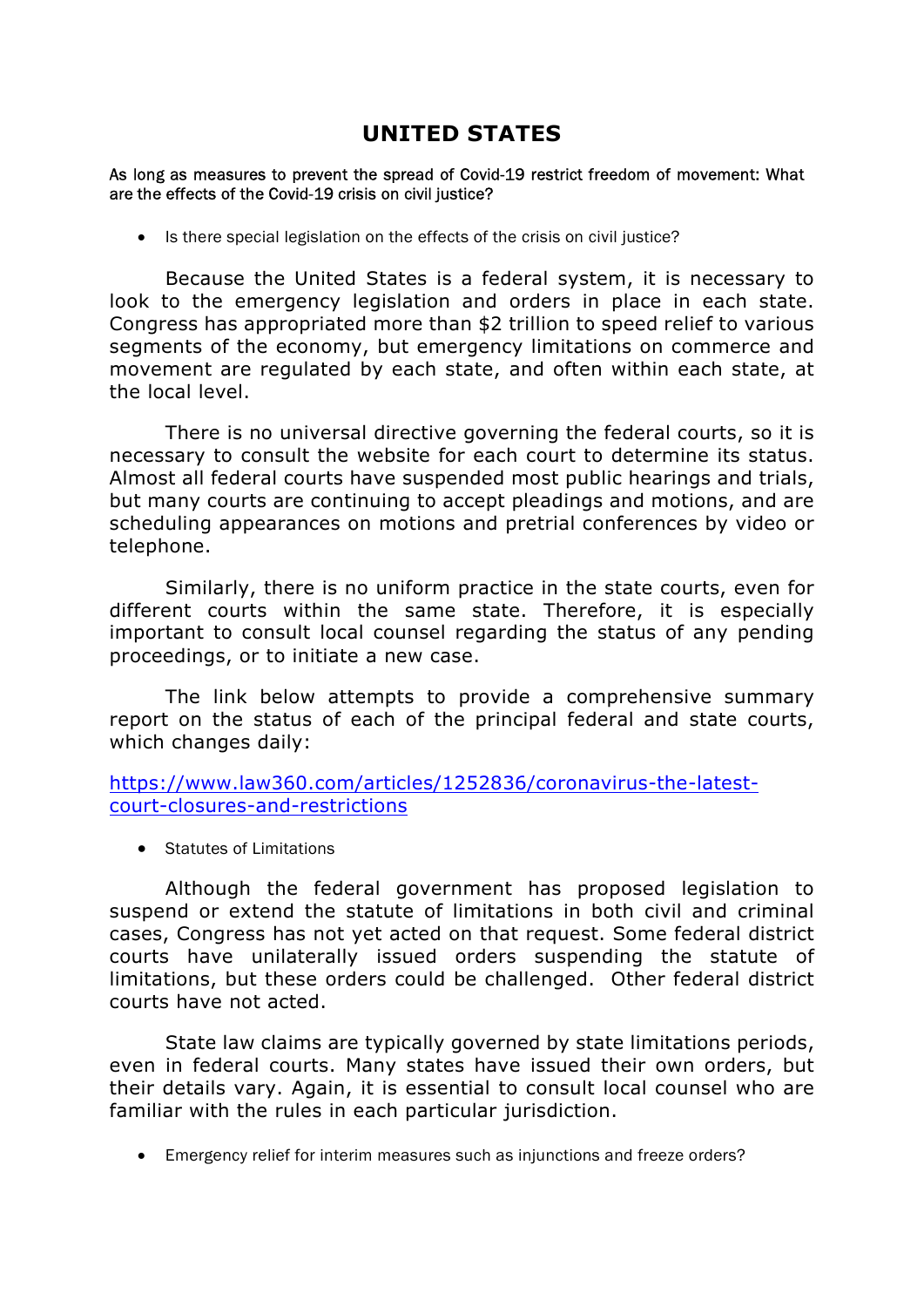Virtually all courts are available to process emergency applications where there is an immediate threat to safety or property or the need to continue essential services. For the most part, hearings on such emergency applications are being conducted by telephone or video conferences.

• How do lawyers work during the crisis?

 Although most law firm offices are closed on account of the public health emergency, the members of FraudNet in the United States are all working, available, and continuing to function remotely. Most have access to their law firm's electronic files through VPN (virtual private networks) and are continuing to represent their clients and to prepare for the time when the courts will resume more normal functioning.

 Several states have taken action to make it easier to conduct business electronically. New York, for example, has an emergency order that allows notarization of documents by video appearance before the notary.

• How do banks work during the crisis?

 The banking system in the United States is continuing to function as an "essential service." Although some banks and other financial institutions have limited services and hours, banking transactions are continuing to be processed on an on-going basis without significant restrictions or delays. The Federal Reserve Bank is taking extraordinary steps to ensure liquidity and continued functioning of the Treasury financing markets.

Does the crisis have an effect on insolvency law?

 For the most part, insolvency in the United States is governed by the federal Bankruptcy Act. Congress has adopted emergency legislation giving additional protection and options in cases governing small businesses and consumers. The national policy, however, has been to provide additional financing to institutions, businesses and consumers to avoid a spike in insolvency with the hope that the economy will recover once the emergency passes. It is too early to predict whether the massive financial aid will avoid the inevitable consequences of the disruption to the economy. Some industries, like oil and gas, are facing additional systematic risks that may lead to record insolvencies.

### 1. FORECAST: AFTER THE CRISIS AND LONG-TERM EFFECTS

#### What are the consequences of the Covid 19 pandemic once the pandemic has abated, in the gradual return to a new normality and what are the long-term effects?

Which measures introduced during the crisis will be withdrawn immediately?